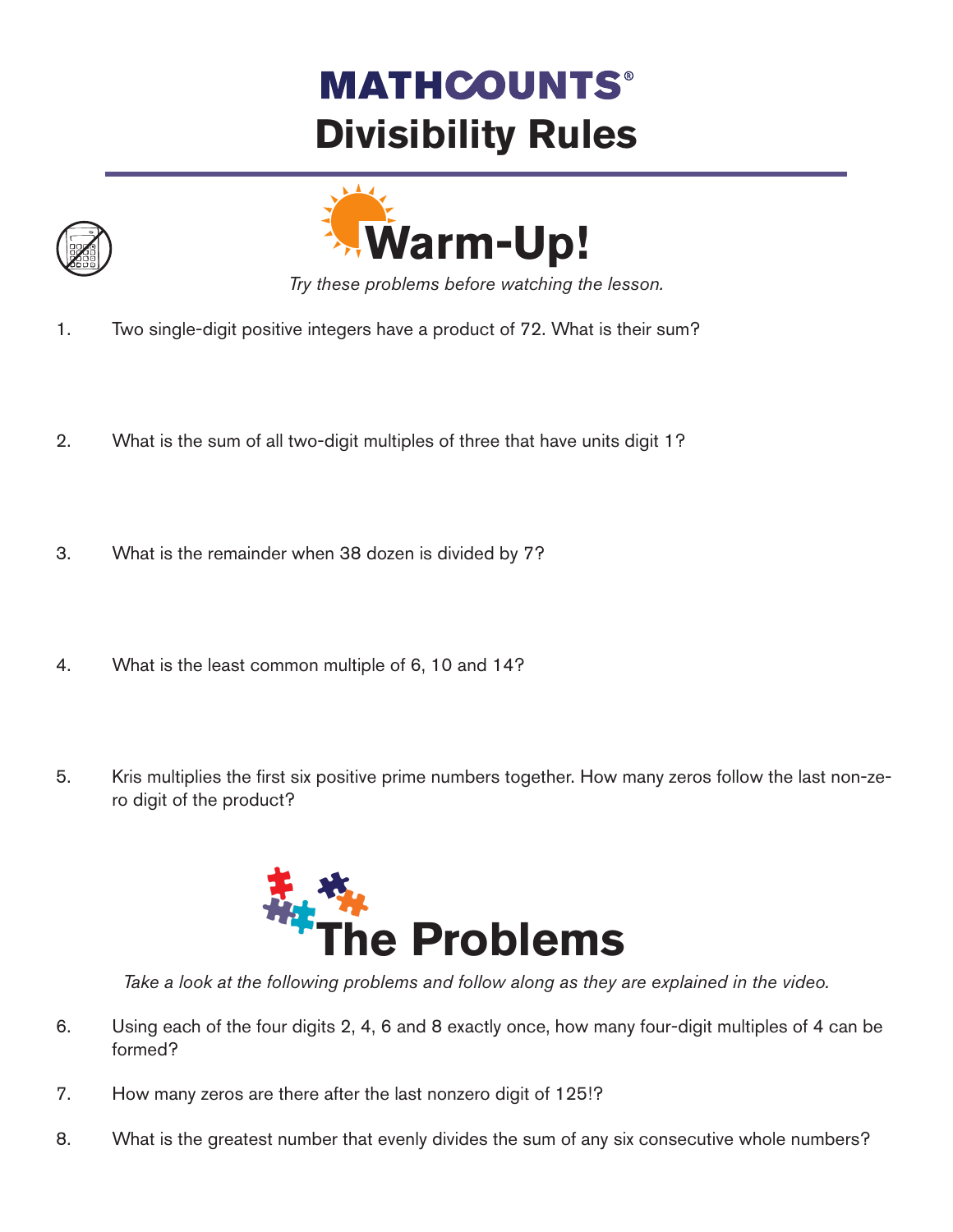

*Use the skills you practiced in the warm-up and strategies from the video to solve the following problems.*

- 9. Ayasha, Beshkno, and Chenoa were all born after 2000. Each of them was born in a year after 2000 that is divisible by exactly one of the prime numbers 2, 3 or 5. Each of these primes is a divisor of one of the birth years. What is the least possible sum of their birth years?
- 10. The product of three consecutive integers is 157,410. What is their sum?
- 11. What is the least positive integer *n* for which 165 × 513 + 10*n* is a multiple of 9?
- 12. What is the least positive integer greater than 20 that has exactly three positive factors?
- 13. What is the least positive integer *n* such that the value of 2014!/*n*! does not have a units digit of zero?
- 14. How many positive 3-digit integers are palindromes and multiples of 11?
- 15. The six-digit number 357,abc has six distinct digits and is divisible by each of 3, 5 and 7. What is the smallest possible value of  $a + b + c$ ?